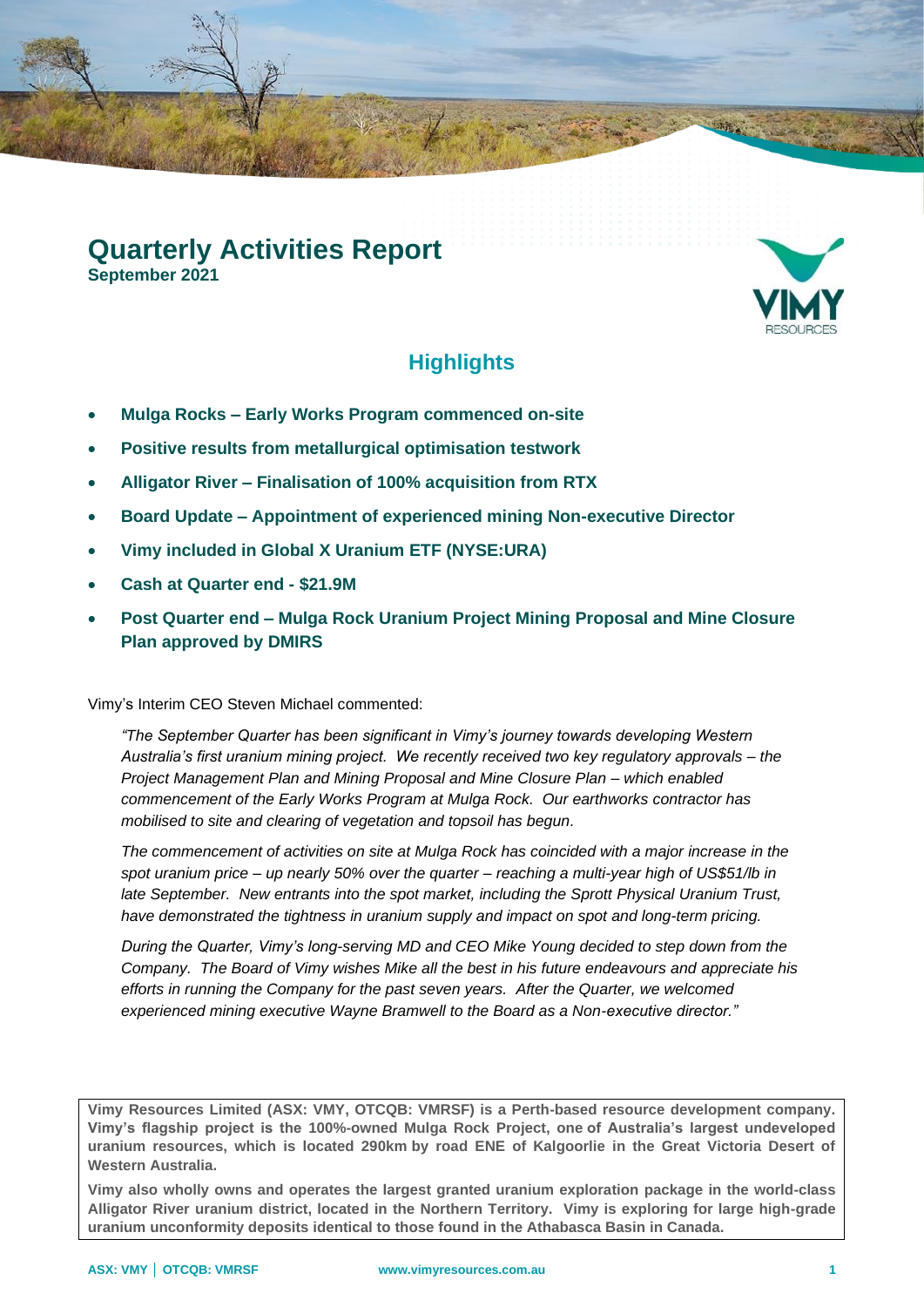# **Mulga Rock Project (WA)**

#### **Early Works Program**

During the Quarter, activities commenced on-site including the re-opening of the Mulga Rock camp, the re-establishment of water and other infrastructure to support earthworks and installation of a new high-speed microwave data link to the existing regional network. Improvements have been made to the accommodation facilities, including the installation of decking and a communication tower.

A maiden test flight was successfully landed at the Officer Basin landing area, and the airstrip is now being used to support Fly In-Fly Out operations for the lead Early Works earthworks contractor.

Vegetation clearing has been completed and topsoil stripping has commenced across all areas and significant progress has been made on subsoil stripping at Ambassador North.

#### **Approval of Mining Proposal, Mine Closure Plan and Project Management Plan**

Subsequent to the Quarter, on [1 October 2021,](http://clients3.weblink.com.au/pdf/VMY/02429873.pdf) the Company announced that the Western Australian Department of Mines, Industry Regulation and Safety (DMIRS) had approved the Mulga Rock Mining Proposal and associated Mine Closure Plan.

Under the Mining Act 1978, this approval authorises Vimy to commence development and operation of the Mulga Rock Project as per the Mining Proposal, the Mine Closure Plan, and relevant tenements' conditions.

Vimy had previously announced [\(27 August 2021\)](http://clients3.weblink.com.au/pdf/VMY/02413259.pdf) that DMIRS had approved the Mulga Rock Project Management Plan.

With the earlier approvals of the Conditional Environmental Management Plans during 2020, these approvals allow Vimy to implement the Early Works Program, including vegetation clearing, stockpiling of topsoil and excavation of subsoil.

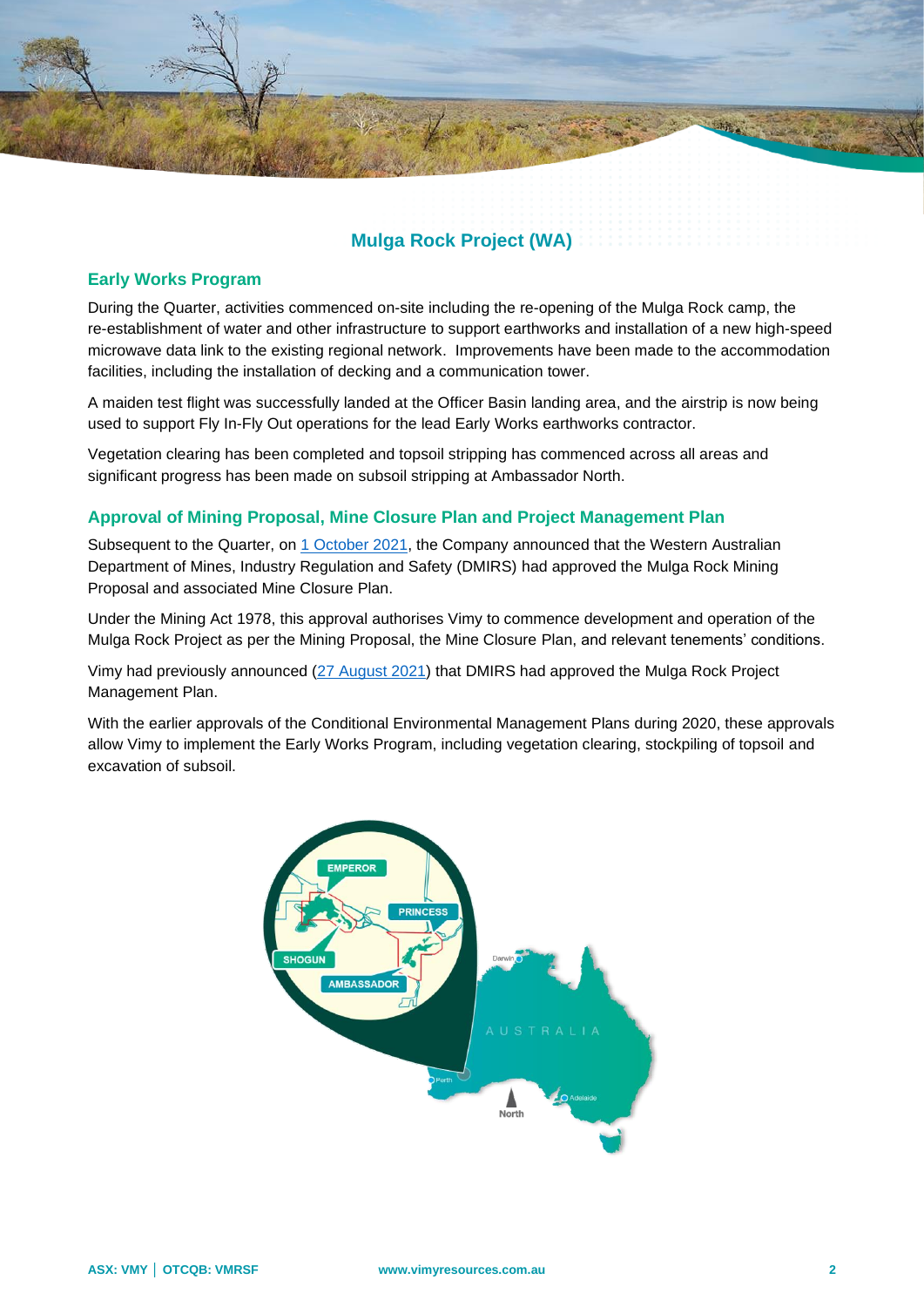

#### **Water infrastructure**



**Accommodation and communication tower installation**





**Officer Basin landing area recommissioning**





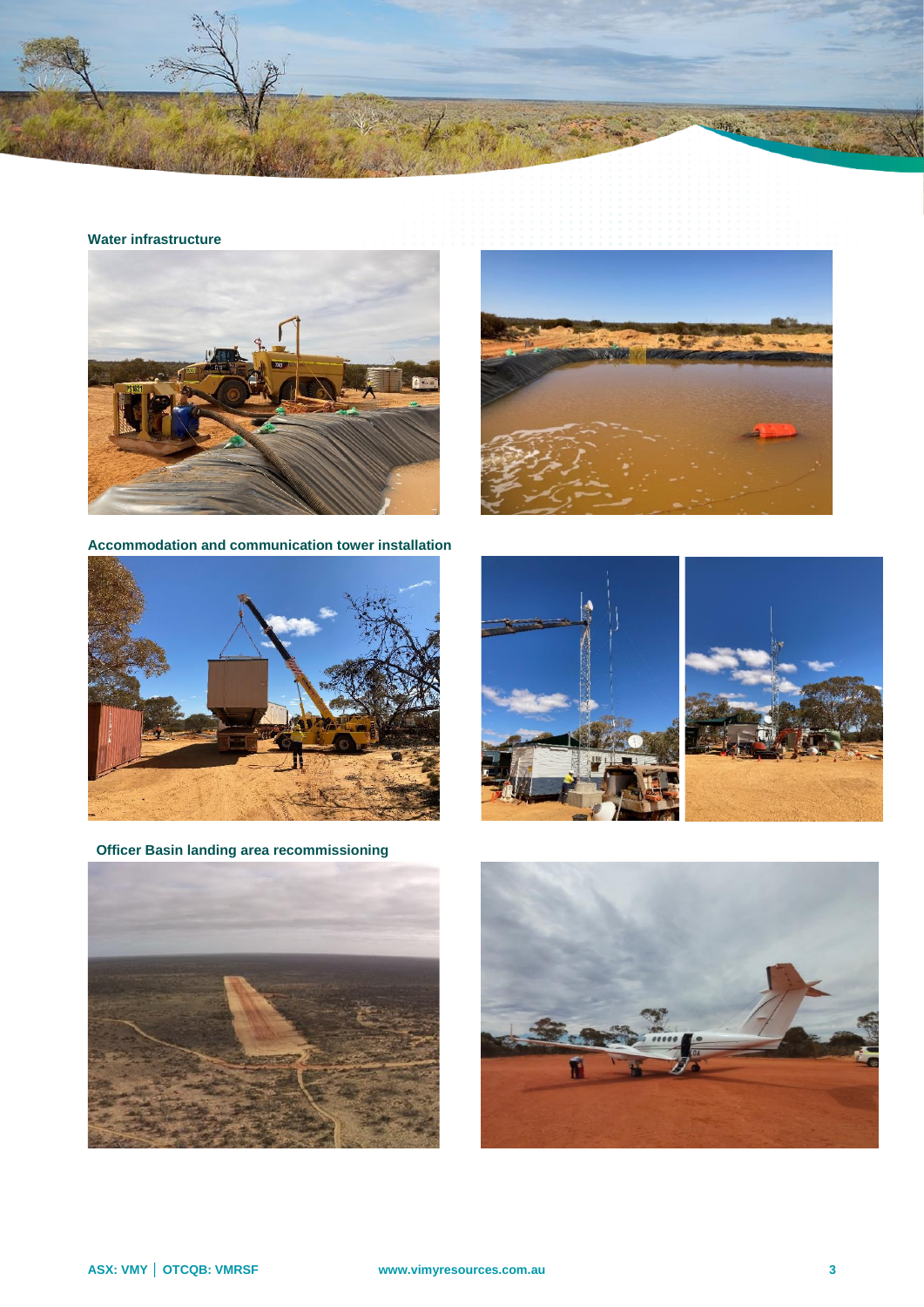

#### **Positive Results from Metallurgical Optimisation Testwork**

On [6 September 2021,](http://clients3.weblink.com.au/pdf/VMY/02417861.pdf) the Company announced preliminary testwork results on an alternative ion exchange (**IX**) resin for the Mulga Rock plant uranium circuit. Following the 2020 DFS Refresh, Vimy embarked on a number of optimisation studies, including the evaluation of the mining and metallurgical processes at Mulga Rock.

Vimy has identified a high-capacity strong base anionic resin (Lewatit® TP107, manufactured by Lanxess) as having the capacity to be very effective for uranium recovery from saline sulphuric acid leach liquors. The Australian Nuclear Science and Technology Organisation (**ANSTO**), through its Minerals Business Unit, has since developed and patented a novel two-stage elution for the Lewatit® TP107 resin, demonstrated at a pilot scale on a different uranium project.

The testwork by ANSTO aimed to test the suitability of the Lewatit® TP107 resin to the recovery of uranium in the Mulga Rock process plant. The testwork concentrated on the physical and chemical properties to determine whether the new resin could improve uranium recovery and reduce costs.

Key outcomes of the testwork showed the following:

- Preliminary sizing and mechanical testwork indicate that the Lewatit® TP107 resin is equally as suitable to the Resin-In-Pulp (**RIP**) process as the resin tested in the 2018 DFS;
- Uranium loading tests showed a step-change in loading efficiency with an increase of approximately three times in uranium loading;
- Successful elution (stripping) of the loaded resin using ANSTO's two-stage patented process:
	- o Steep elution profile, indicating increased extraction of uranium in the leach due to reduced pregrobbing;
	- o Very low residual loading on the resin following elution;
	- $\circ$  High eluate uranium concentration, which might support eliminating the nanofiltration plant from the process flowsheet in a continuous elution configuration; and
	- o The deportment of impurities was very low.

The results justify moving to the next phase of testwork, which will evaluate performance under the optimum operating conditions determined in the 2018 DFS and opportunities for process optimisation and resulting flowsheet simplification.

#### **Mulga Rock FEED Studies**

Vimy has kick-started optimisation IX testwork at ANSTO (Strong Base Anion Resin) with a particular focus on the elution process and operating conditions for a mini-plant pilot plant test program planned for the first half of 2022. The optimisation program includes the following:

- Leach tests:
- Resin conversion tests;
- Column elution tests;
- Acid regeneration tests; and
- Process modelling of the RIP and elution process.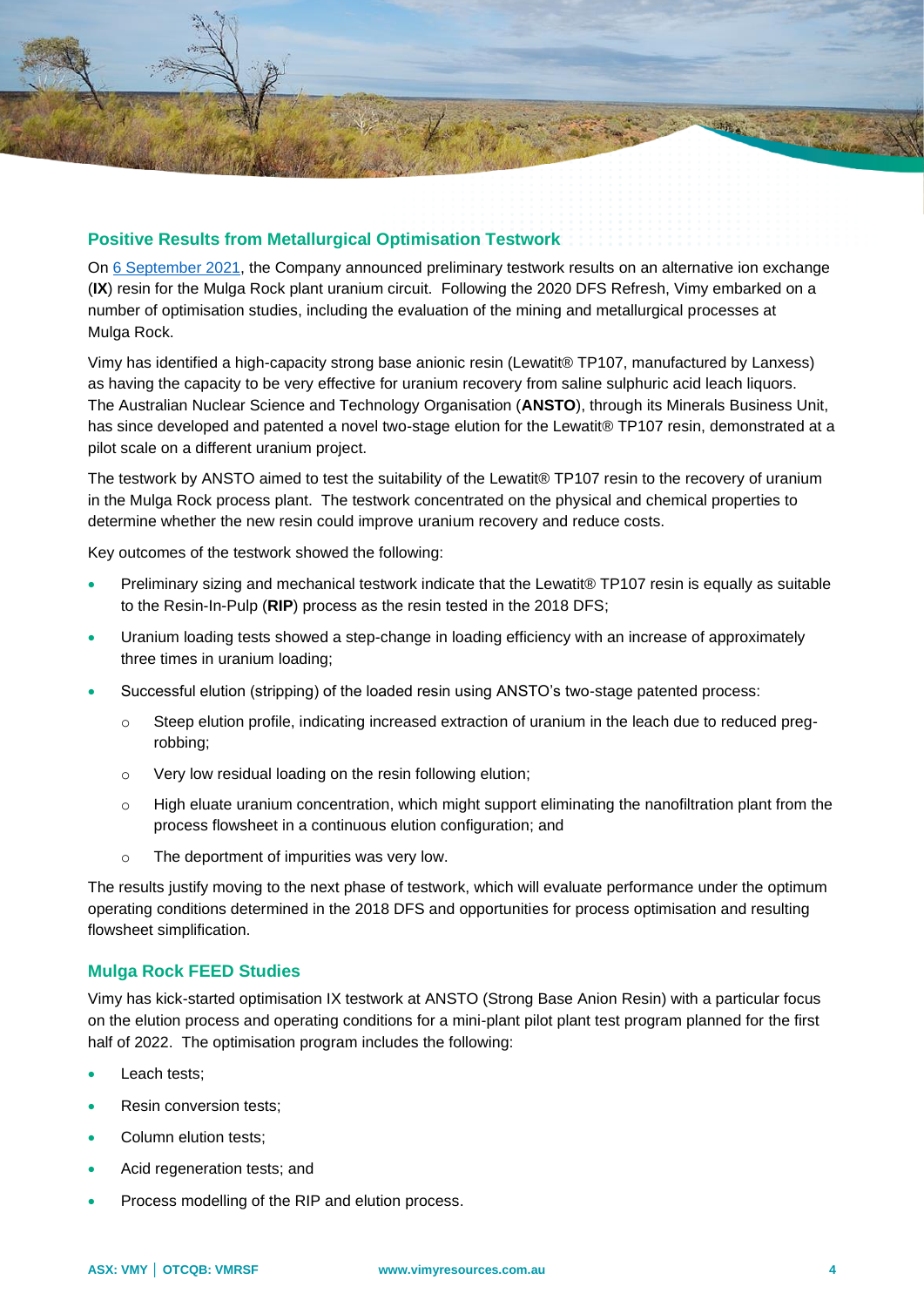

Vimy's 100%-owned Alligator River Project is the largest granted uranium exploration package in the world-class Alligator River uranium district in the Northern Territory. The potential of the Alligator River Project is demonstrated by the proven track record of the nearby Jabiluka and Ranger deposits providing over 750Mlbs of U3O8 in mineral endowment (current resources and mined).

The Alligator River Project covers a total area of 3,865km<sup>2</sup> and comprises three projects:

- Wellington Range-King River 1,600km2 of granted tenure;
- Algodo-Beatrice Project a group of tenement applications to the east of the Ranger and Jabiluka deposits; and
- Mt Gilruth Project a group of tenement applications to the southeast of the Ranger and Jabiluka deposits.

### **Field Work Activities**

Field work at the Alligator River Project has once again been limited by COVID-19 restricting access to Arnhem Land. Work has continued however, with a soil sampling program currently underway at the Angularli North, Bandogge, Such Wow North and Southern Flank prospects, reliant on analysis of the ultrafine fraction (<2 µm) by ICP-MS and NIR spectroscopy.

Vimy team members currently on site are acquiring high-resolution drone imagery and digital terrain models over the broad Angularli area and Such Wow North prospect. In addition, historical barren and mineralised drill core from the Angularli deposit is being collected to support a follow-up ore sorting. The sorted fractions to be generated will be subjected to additional leach testwork to support an updated Scoping Study in the first half of 2022.

## **Alligator River Project – Corporate**

On [17 August 2021](http://clients3.weblink.com.au/pdf/VMY/02407895.pdf) Vimy announced that settlement had taken place for the acquisition of Rio Tinto Exploration Pty Limited's (**RTX**) 20.89% interest in the Wellington Range and King River Joint Venture at the Alligator River Project in the Northern Territory. Vimy now holds 100% of the Alligator River Project through its wholly-owned subsidiary Viva Resources Pty Ltd. The acquisition price of \$2 million was fully satisfied by the issue to RTX of fully paid shares in Vimy (18,793,069 shares at a deemed issue price of \$0.10642 per share).

As set out in Vimy's ASX announcement on [10 March 2021,](http://clients3.weblink.com.au/pdf/VMY/02352004.pdf) an additional on-sale payment may be payable to RTX in the event that Vimy disposes of an interest in the Alligator River Project within three years from the date of settlement at an implied price (on a proportional basis) that is higher than the \$2 million paid for RTX's interest. RTX would receive 30% of any proportionate gain (over \$2 million) on any such on-sale by Vimy of an interest in the Alligator River Project. Secondly, a uranium upside payment is payable to RTX if the average daily spot price indicator of uranium exceeds US\$60/lb (of  $U_3O_8$ ) over the last 180 days of the three-year period that commences on the settlement date. If satisfied, Vimy agrees to pay to RTX a further consideration amount equal to \$1.1 million less the total on-sale payment(s) that may have been made during the three-year period.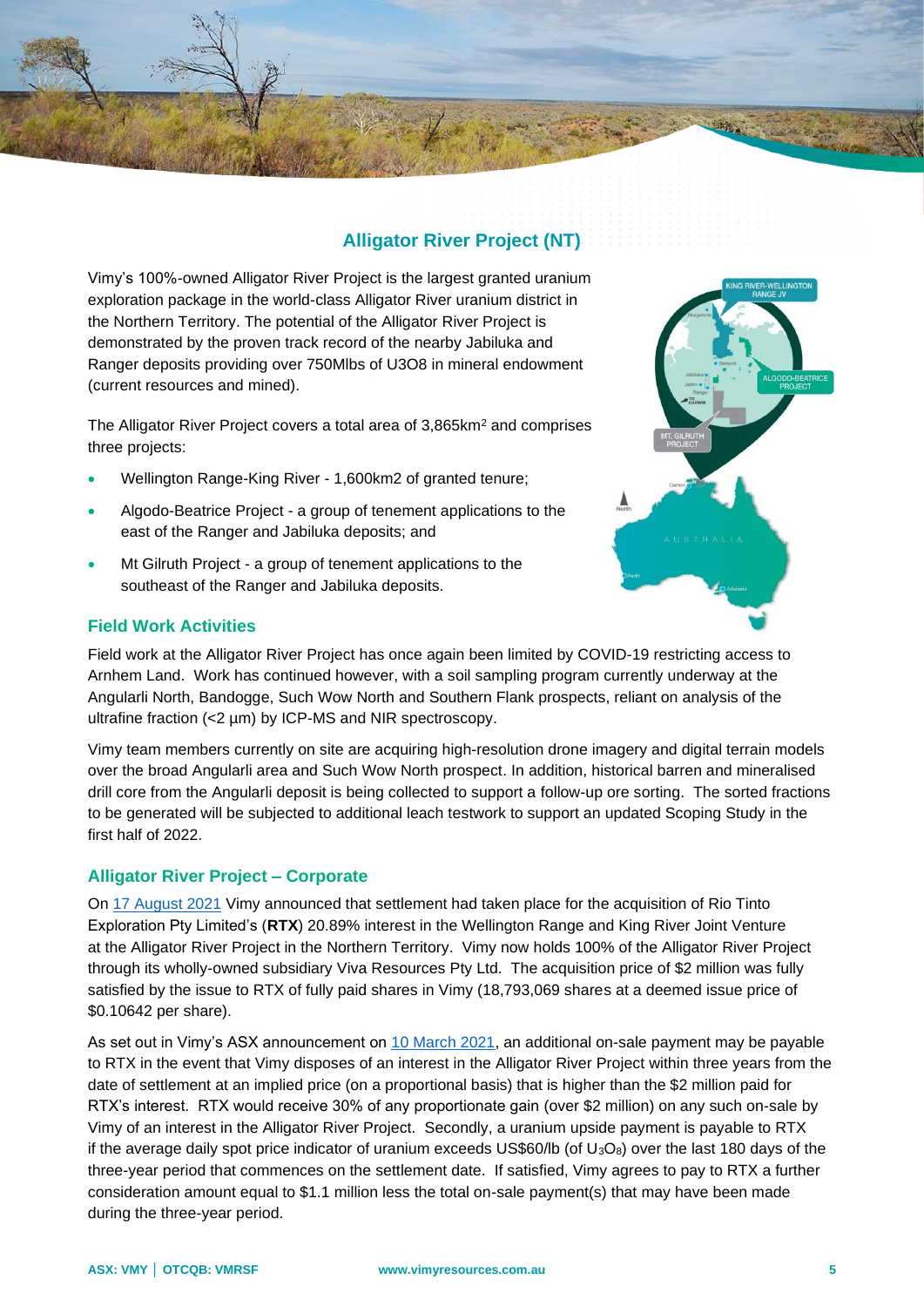# **Uranium Market Overview and Outlook**

The uranium market for the Quarter can be summed up in one short phrase: a transition to volume and price volatility. The Quarter saw a large shift in the spot uranium market as non-utility purchasing with near or midterm deliveries contributed to tighter supply and increased spot price pressure. As a result, the reported daily spot price rose to a level not seen since mid-2012.

For the first half of the Quarter the spot price remained consistently in a tight range in the low US\$30's. During this time, transacted volume remained modest which resulted in only small price deviations. However, beginning in late August into mid-September, the emergence of significant near-term buying by hedge funds, primarily the Sprott Physical Uranium Trust (**SPUT**), played a key role in the removal of nearterm supply and hence a sharp daily rise in reported prices. Meanwhile, traders continued to seek arbitrage opportunities while a few utilities filled relatively small requirement gaps or sought opportunistic purchases for inventory and/or budget driven decisions. As we moved through September, the price reached just over US\$51/lb before a pullback of large buyers resulted in the end of quarter price at just below US\$43/lb.

As for the long-term market, the rise in spot price combined with some utility term procurement activity resulted in the eventual upward shift of September month-end long-term prices. Globally, longer term contract requirements remain largely open and the gap between contracted uranium and requirements continues to widen out in time.

## **Corporate**

#### **Managing Director and CEO Change**

On [30 August 2021,](http://clients3.weblink.com.au/pdf/VMY/02414202.pdf) Vimy's long-serving Managing Director and CEO Mike Young decided to step down from his role after seven years. Mr Young will continue to consult to Vimy on a contract basis for six months so that his IP and relationships continue to benefit Vimy.

Vimy engaged FTI Consulting to provide project co-ordination and strategic advisory services (see [ASX](http://clients3.weblink.com.au/pdf/VMY/02379676.pdf)  [announcement](http://clients3.weblink.com.au/pdf/VMY/02379676.pdf) 31 May 2021) and has now extended this engagement to include Mr Steven Michael to act as an Interim CEO while an executive search process is undertaken.

Mr Michael is currently a Managing Director in FTI Consulting's Corporate Finance practice and has previously served as Managing Director of an ASX-listed mining exploration company and CFO of an ASX-listed uranium exploration company.

#### **Appointment of Company Secretary**

Subsequent to the Quarter, the Company announced that Shannon Coates had been appointed as Company Secretary. Ms Coates is a qualified lawyer, Chartered Secretary and graduate of the AICD's Company Directors course. She has more than twenty-five years' experience in corporate law and compliance, is Managing Director of Perth-based corporate advisory firm Evolution Corporate Services and is currently company secretary to a number of ASX-listed companies, with a strong focus on resources.

Ms Coates replaced Matthew Foy as Company Secretary. Matthew was appointed on 25 August 2021, following the resignation of Marcel Hilmer as Company Secretary, but had to resign for personal reasons.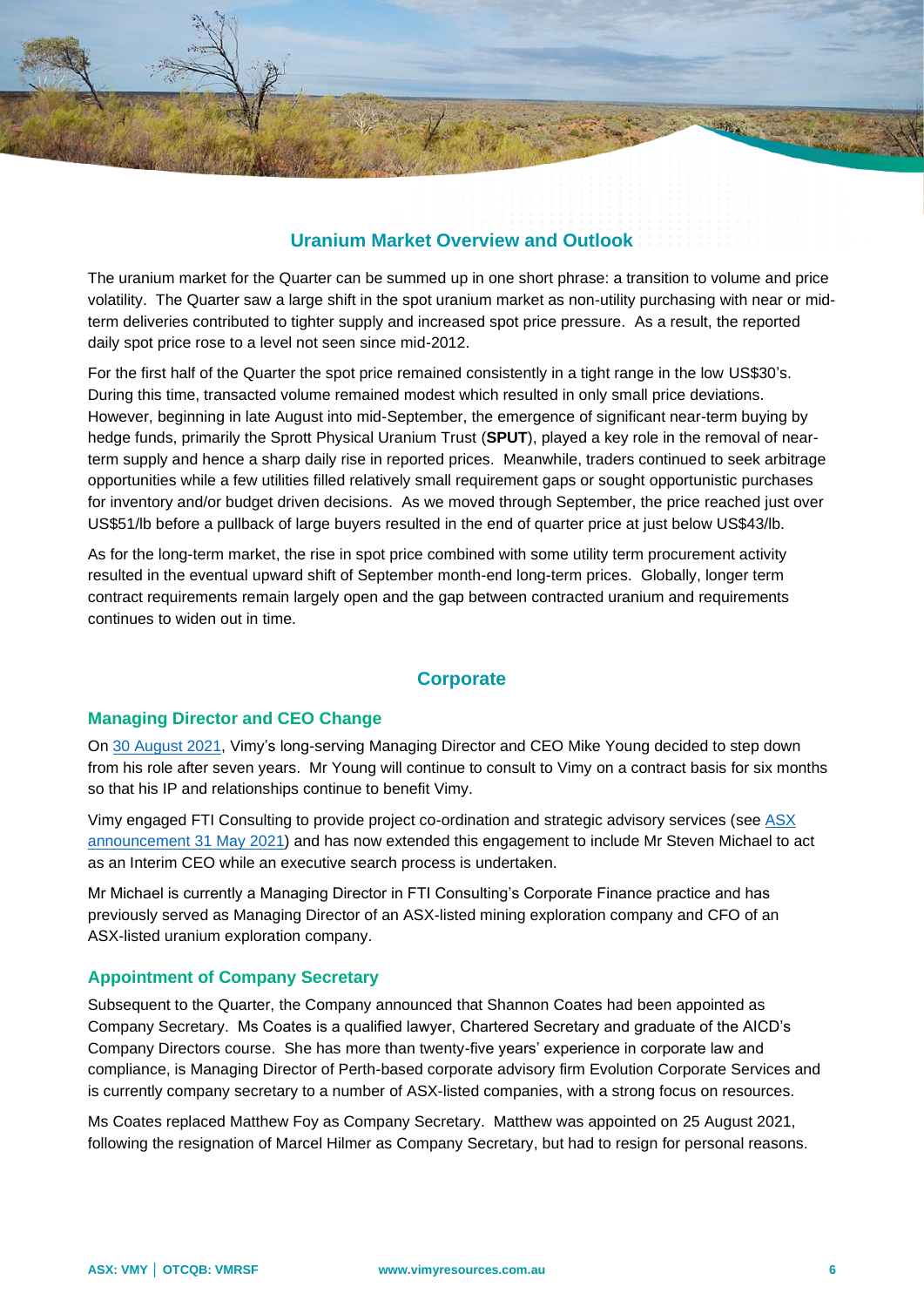

#### **Appointment of Non-executive Director**

On [19 October 2021,](http://clients3.weblink.com.au/pdf/VMY/02437512.pdf) Vimy announced the appointment of Wayne Bramwell as Non-executive Director. Mr Bramwell is an experienced mining executive and company director with over thirty years of international and Australian project evaluation, development and operations expertise across the base metals, precious metals and bulk commodity sectors. He holds a Bachelor of Science Degree in Extractive Metallurgy (Murdoch), a Graduate Diploma in Business Studies (Curtin), a Master of Science Degree in Mineral Economics (Curtin/WASM) and is a graduate of the Australian Institute of Company Directors (AICD).

Mr Bramwell is currently Executive Director of ASX-listed gold producer Westgold Resources Limited and was previously Group Business Manager at the Creasy Group.

#### **Inclusion in Global X Uranium ETF (URA)**

On [23 July 2021,](http://clients3.weblink.com.au/pdf/VMY/02398526.pdf) Vimy announced that it had been included in the Index Composition for the Global X Uranium ETF (NYSE:URA). The Global X Uranium Exchange Traded Fund (ETF) tracks the Solactive Global Uranium and Nuclear Components Total Return Index. Solactive announced on 22 July 2021 that Vimy was to be included in an ordinary index rebalancing that was implemented effective 2 August 2021.

The Company had previously announced its inclusion in the index composition for the [North Shore Global](http://clients3.weblink.com.au/pdf/VMY/02359921.pdf)  [Uranium Mining ETF](http://clients3.weblink.com.au/pdf/VMY/02359921.pdf) (NYSE:URNM) following its inclusion in the [Horizons Global Uranium Index ETF](http://clients3.weblink.com.au/pdf/VMY/02336073.pdf) (TSX:HURA) in January this year.

#### **Expenditure**

Cash spend on operating activities including exploration and evaluation, staff costs, administration and corporate costs and uranium marketing activities in the September 2021 Quarter amounted to \$2.1 million. This was greater than \$1.3 million spent in the previous quarter due to Early Works Program activities ramping up at the Mulga Rock Project and termination payments relating to Mike Young and Julian Tapp.

Pursuant to ASX Listing Rule 5.3.5, the Company notes that during the September quarter, \$41,973 was paid to FTI Consulting, an associate of Cheryl Edwardes, for providing Interim CEO and COO services.

#### **Cash at Bank**

Cash at 30 September 2021 amounted to \$21.9 million.

#### **Tenements**

Tenement details for Mulga Rock (Narnoo Mining Pty Ltd) and Alligator River Projects (Viva Resources Pty Ltd) and the tenements held by Vélo Resources Pty Ltd are shown in Table 1. The key changes over the Quarter involved a shift to 100% ownership of the Wellington Range-King River group of tenements (Alligator River Project, Northern Territory) as a result of the dissolution of the WR-KR joint venture, and substitution licence applications for the old ELAs 31438, 31439, 26088, and 26090 (Viva's original interest of 98%), being ELAs 32825, 32826, 32827 and 32828 (Viva's new interest: 100%).

**Steven Michael Interim CEO** 

Tel: +61 8 9389 2700

Released for and on behalf of the Board of Vimy Resources Limited

29 October 2021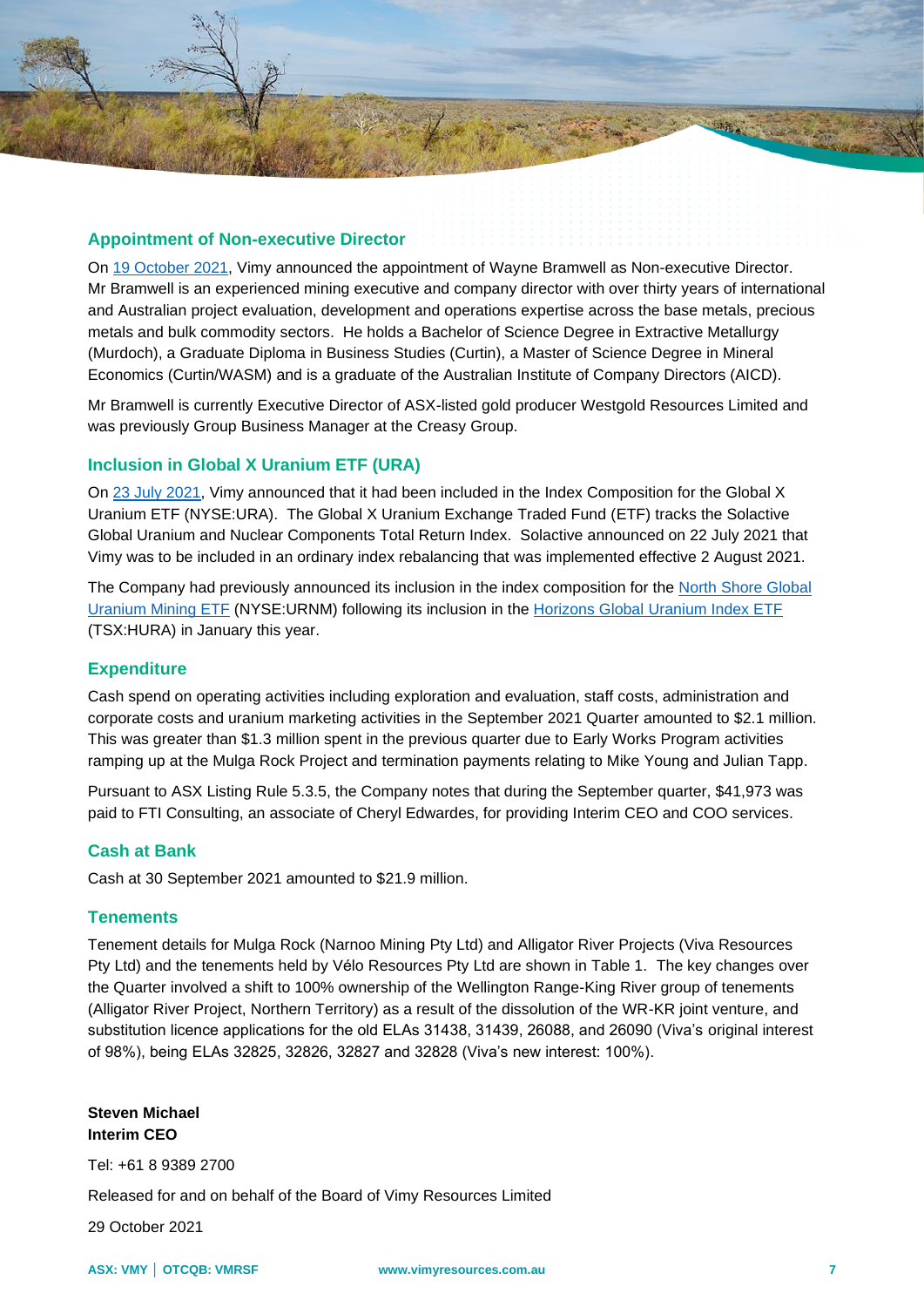

# **Table 1: Tenement details at 30 September 2021**

| <b>Tenement</b>                                                       | <b>Nature of Interest</b> | <b>Interest at</b><br><b>Beginning of Quarter</b> | <b>Interest at</b><br><b>End of Quarter</b> |
|-----------------------------------------------------------------------|---------------------------|---------------------------------------------------|---------------------------------------------|
| Mulga Rock Project (Mt Margaret Mineral Field, Western Australia)     |                           |                                                   |                                             |
| M39/1104                                                              | Granted                   | 100%                                              | 100%                                        |
| M39/1105                                                              | Granted                   | 100%                                              | 100%                                        |
| E39/2049                                                              | Granted                   | 100%                                              | 100%                                        |
| L39/193                                                               | Granted                   | 100%                                              | 100%                                        |
| L39/219                                                               | Granted                   | 100%                                              | 100%                                        |
| L39/239                                                               | Granted                   | 100%                                              | 100%                                        |
| L39/240                                                               | Granted                   | 100%                                              | 100%                                        |
| L39/241                                                               | Granted                   | 100%                                              | 100%                                        |
| L39/242                                                               | Granted                   | 100%                                              | 100%                                        |
| L39/243                                                               | Granted                   | 100%                                              | 100%                                        |
| L39/251                                                               | Granted                   | 100%                                              | 100%                                        |
| L39/252                                                               | Granted                   | 100%                                              | 100%                                        |
| L39/253                                                               | Granted                   | 100%                                              | 100%                                        |
| L39/254                                                               | Granted                   | 100%                                              | 100%                                        |
| L39/279                                                               | Granted                   | 100%                                              | 100%                                        |
| L39/280                                                               | Granted                   | 100%                                              | 100%                                        |
| L39/287                                                               | Granted                   | 100%                                              | 100%                                        |
| L39/288                                                               | Granted                   | 100%                                              | 100%                                        |
| L39/289                                                               | Granted                   | 100%                                              | 100%                                        |
| P39/5844                                                              | Granted                   | 100%                                              | 100%                                        |
| P39/5853                                                              | Granted                   | 100%                                              | 100%                                        |
| R39/0002                                                              | Granted                   | 100%                                              | 100%                                        |
| <b>Alligator River Project (Northern Territory)</b>                   |                           |                                                   |                                             |
| EL22430                                                               | Granted                   | 100%                                              | 100%                                        |
| EL24920                                                               | Granted                   | 100%                                              | 100%                                        |
| EL26089                                                               | Granted                   | 100%                                              | 100%                                        |
| EL24017                                                               | Granted                   | 79%                                               | 100%                                        |
| EL25064                                                               | Granted                   | 79%                                               | 100%                                        |
| EL25065                                                               | Granted                   | 79%                                               | 100%                                        |
| EL27059                                                               | Granted                   | 79%                                               | 100%                                        |
| EL5893                                                                | Granted                   | 79%                                               | 100%                                        |
| Vélo Resources Pty Ltd (Mt Margaret Mineral Field, Western Australia) |                           |                                                   |                                             |
| E38/3203                                                              | Granted                   | 100%                                              | 100%                                        |
| E39/2012                                                              | Granted                   | 100%                                              | 100%                                        |
| E39/2013                                                              | Granted                   | 100%                                              | 100%                                        |
| E39/2115                                                              | Granted                   | 100%                                              | 100%                                        |
| E39/2149                                                              | Granted                   | 100%                                              | 100%                                        |